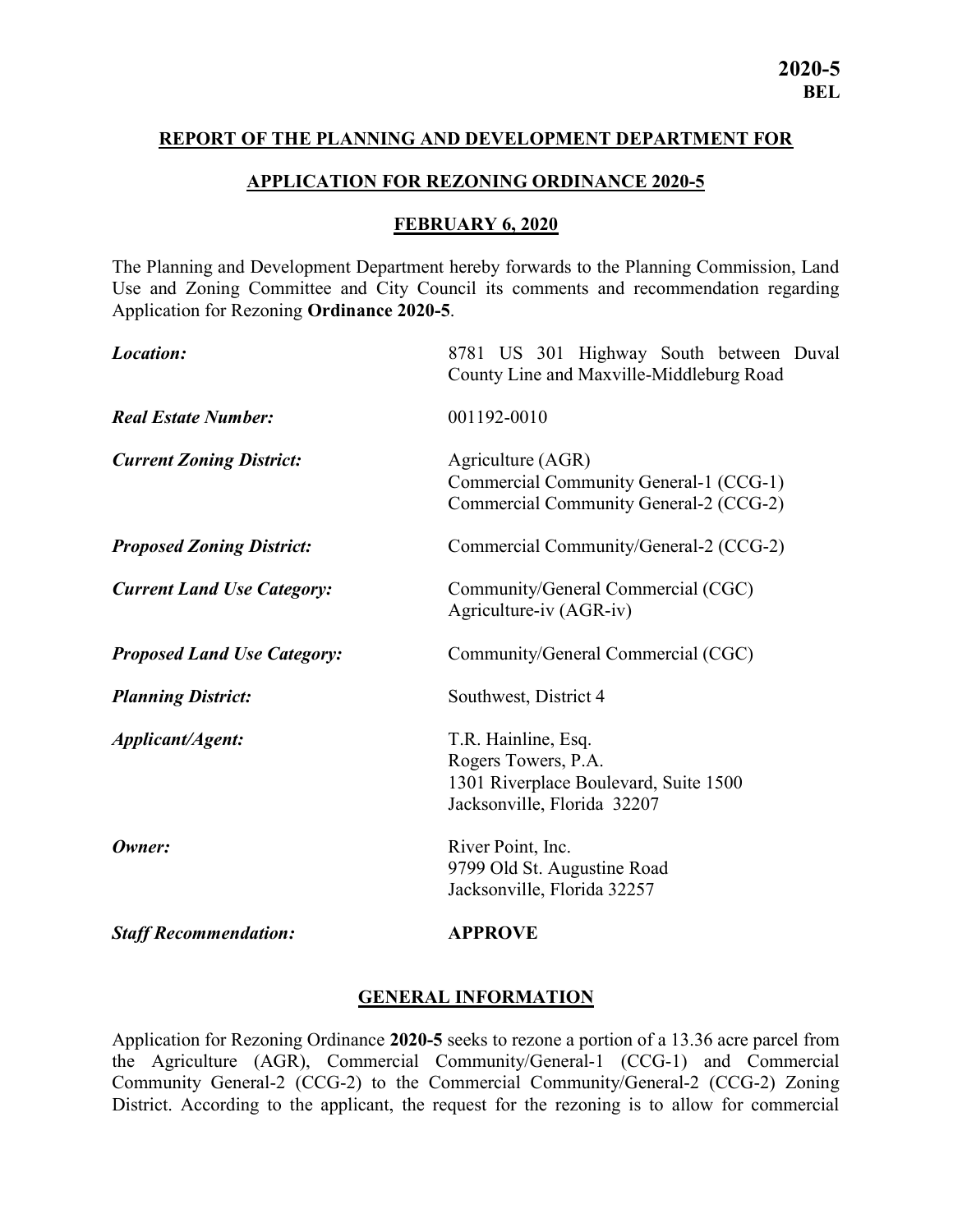development consistent with the CGC land use and CCG-2 Zoning District. The site is currently the Maxville Raceway or Kounty Line Kartway race track. The property has frontage along US 301, a principal arterial road as classified by the Functional Highway Classification Map of the 2030 Comprehensive Plan.

#### STANDARDS, CRITERIA AND FINDINGS

Pursuant to Section 656.125 of the Zoning Code, an applicant for a proposed rezoning bears the burden of proving, by substantial competent evidence, that the proposed rezoning is consistent with the City's comprehensive plan for future development of the subject parcel. In determining whether a proposed rezoning is consistent with the 2030 Comprehensive Plan, the Planning and Development Department considers several factors, including (a) whether it is consistent with the functional land use category identified in the Future Land Use Map series of the Future Land Use Element; (b) whether it furthers the goals, objectives and policies of the Comprehensive Plan; and (c) whether it conflicts with any portion of the City's land use regulations. Thus, the fact that a proposed rezoning is permissible within a given land use category does not automatically render it consistent with the 2030 Comprehensive Plan, as a determination of consistency entails an examination of several different factors.

## 1. Is the proposed rezoning consistent with the 2030 Comprehensive Plan?

Yes. The Planning and Development Department finds that the subject property is located in the Community/General Commercial (CGC) and Agriculture-iv (AGR-iv) functional land use categories as defined by the Future Land Use Map series (FLUMs) contained within the Future Land Use Element (FLUE) adopted as part of the 2030 Comprehensive Plan. According to the Future Land Use Element (FLUE), Community/General Commercial (CGC) is intended to provide for a wide variety of retail goods and services which serve large areas of the City and a diverse set of neighborhoods. Uses should generally be developed in nodal and corridor development patterns. Uses permitted within the CGC land use category include commercial retail sales and services establishments, including auto sales; restaurants; office; business and professional office; and financial institutions.

However, there is a companion Application for Large Scale Land Use Amendment to the Future Land Use Map Series L-5409-19A (Ordinance 2020-04) that seeks to amend the portion of the site that is within the AGR-iv land use category to (CGC). Staff is recommending that Application for Large-Scale Land Use Amendment to the Future Land Use Map Series L-5409-19A be approved. Therefore, the proposed rezoning is consistent with the FLUMs adopted as part of the 2030 Comprehensive Plan pursuant to Chapter 650 Comprehensive Planning for Future Development of the Ordinance Code.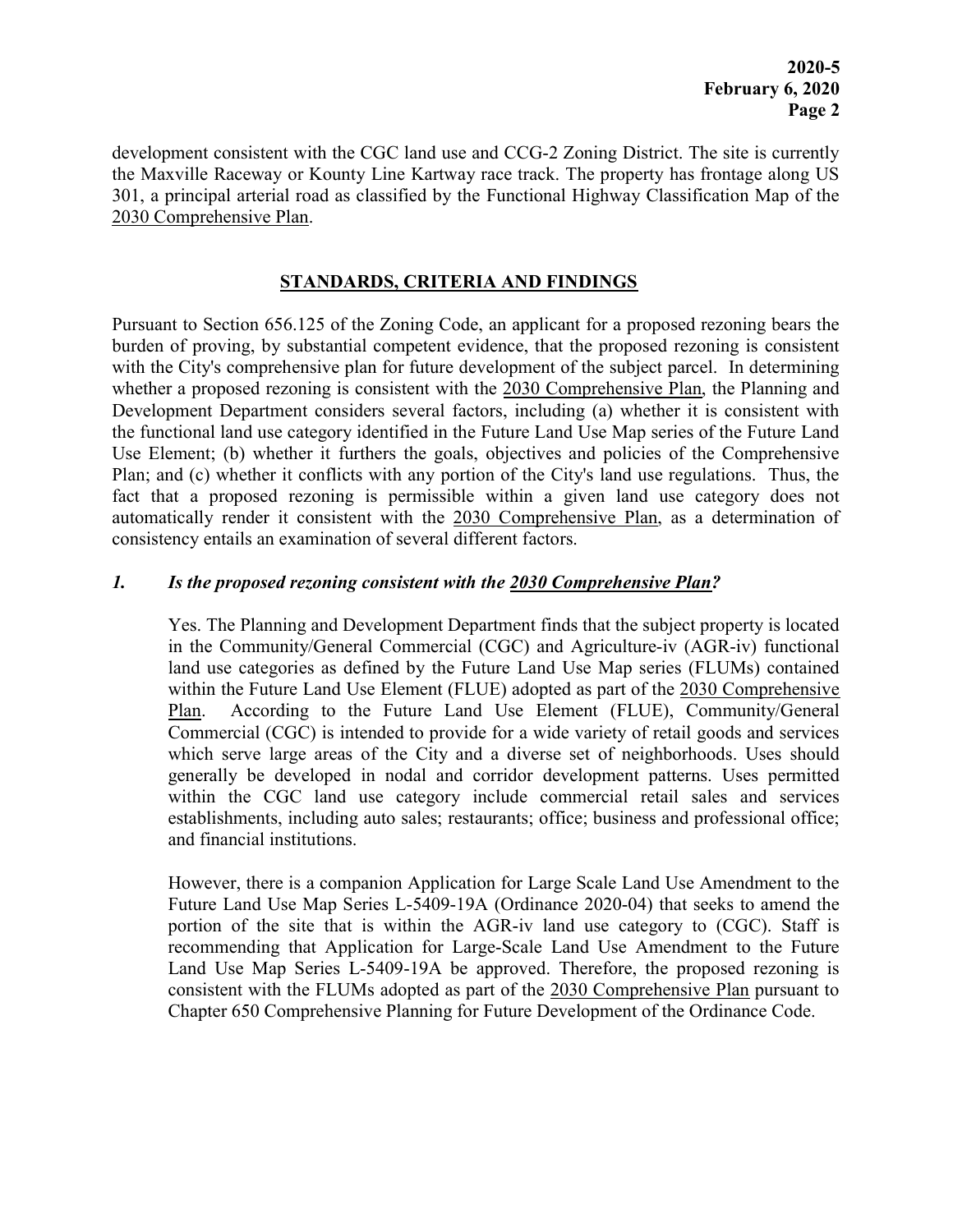## 2. Does the proposed rezoning further the goals, objectives and policies of the 2030 Comprehensive Plan?

Yes. The proposed amendment is consistent with the following policies of the Future Land Use Element (FLUE) of the 2030 Comprehensive Plan:

FLUE Objective 1.1 Ensure that the type, rate, and distribution of growth in the City results in compact and compatible land use patterns, an increasingly efficient urban service delivery system and discourages proliferation of urban sprawl through implementation of regulatory programs, intergovernmental coordination mechanisms, and public/private coordination.

FLUE Objective 3.2 Continue to promote and sustain the viability of existing and emerging commercial and industrial areas in order to achieve and integrated land use fabric which will offer a full range of employment, shopping, and leisure opportunities to support the City's residential areas. This application for rezoning will allow for commercial development, thereby strengthening the viability of the commercial area.

FLUE Policy 3.2.1 The City shall promote development of commercial and light/service industrial uses in the form of nodes, corridor development, centers or parks.

FLUE Policy 3.2.7 The City shall implement the locational criteria of this element for commercial and industrial uses consistent with the character of the areas served, availability of public facilities, and market demands.

## 3. Does the proposed rezoning conflict with any portion of the City's land use regulations?

No. It is the opinion of the Planning and Development Department that the proposed rezoning does not appear to be in conflict with any portion of the City's land use regulations.

#### SURROUNDING LAND USE AND ZONING

The subject property is located on Timuquana Road. The surrounding uses, land use category and zoning are as follows:

| Adjacent          | <b>Land Use</b> | <b>Zoning</b>   | <b>Current</b>                     |
|-------------------|-----------------|-----------------|------------------------------------|
| <b>Properties</b> | Category        | <b>District</b> | Use                                |
| North             | CGC             | $CCG-1$         | Undeveloped                        |
| East              | $AGR-iv$        | AGR             | Rail road track, undeveloped       |
| South             | $AGR-iv$        | AGR             | Undeveloped                        |
| West              | $AGR-v$         | AGR             | Church, planted pines, undeveloped |
|                   | CGC             | $CCG-1$         | Filling station,                   |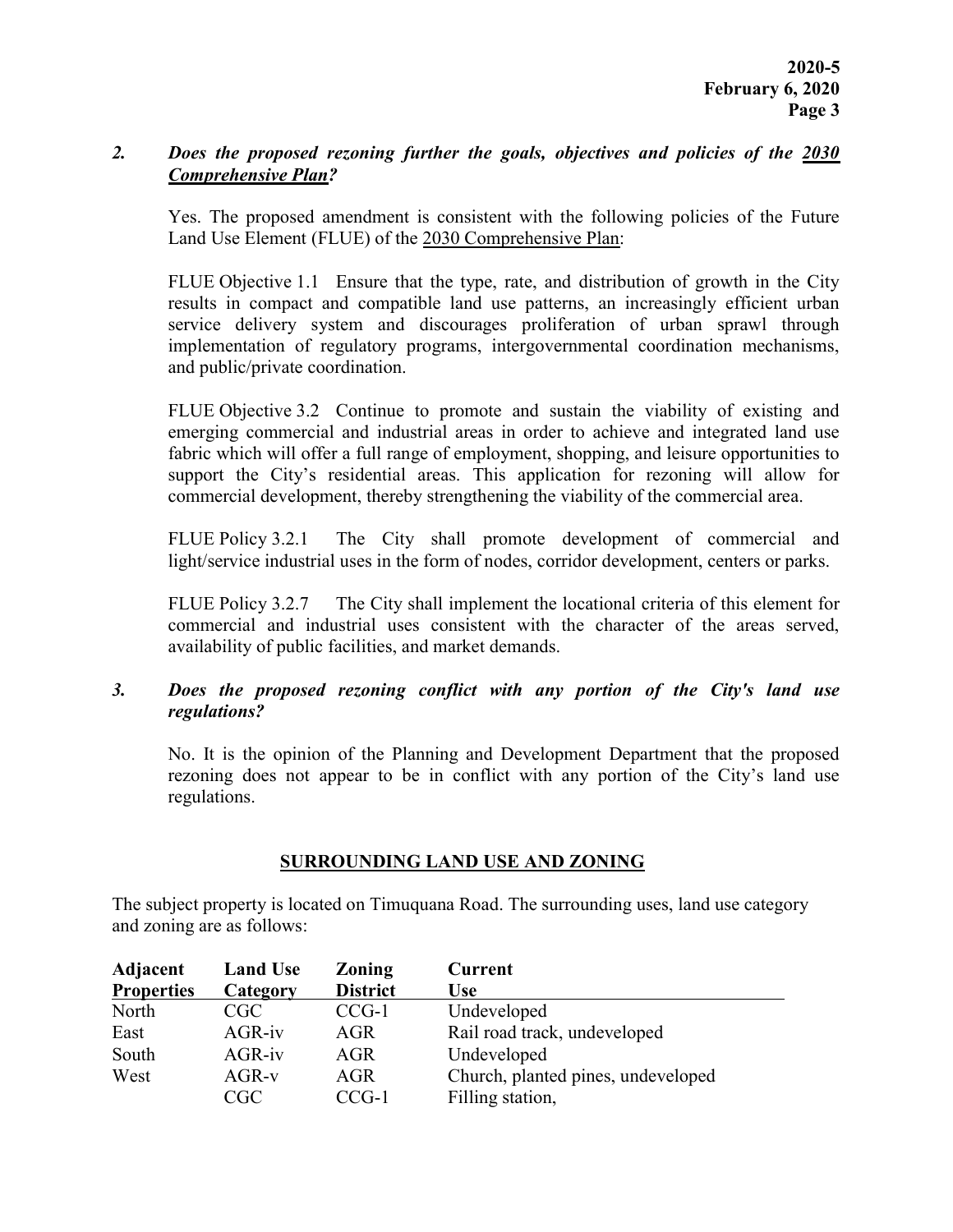2020-5 February 6, 2020 Page 4

The northern 2.47 acre portion of the subject property is currently zoned CCG-2. The proposed rezoning request is seeking to allow for commercial development consistent with the northern zoning district.

## SUPPLEMENTARY INFORMATION

Upon visual inspection of the subject property on the required Notice of Public Hearing sign was posted on January 21, 2020.



# **RECOMMENDATION**

Based on the foregoing, it is the recommendation of the Planning and Development Department that Application for Rezoning 2020-5 be APPROVED.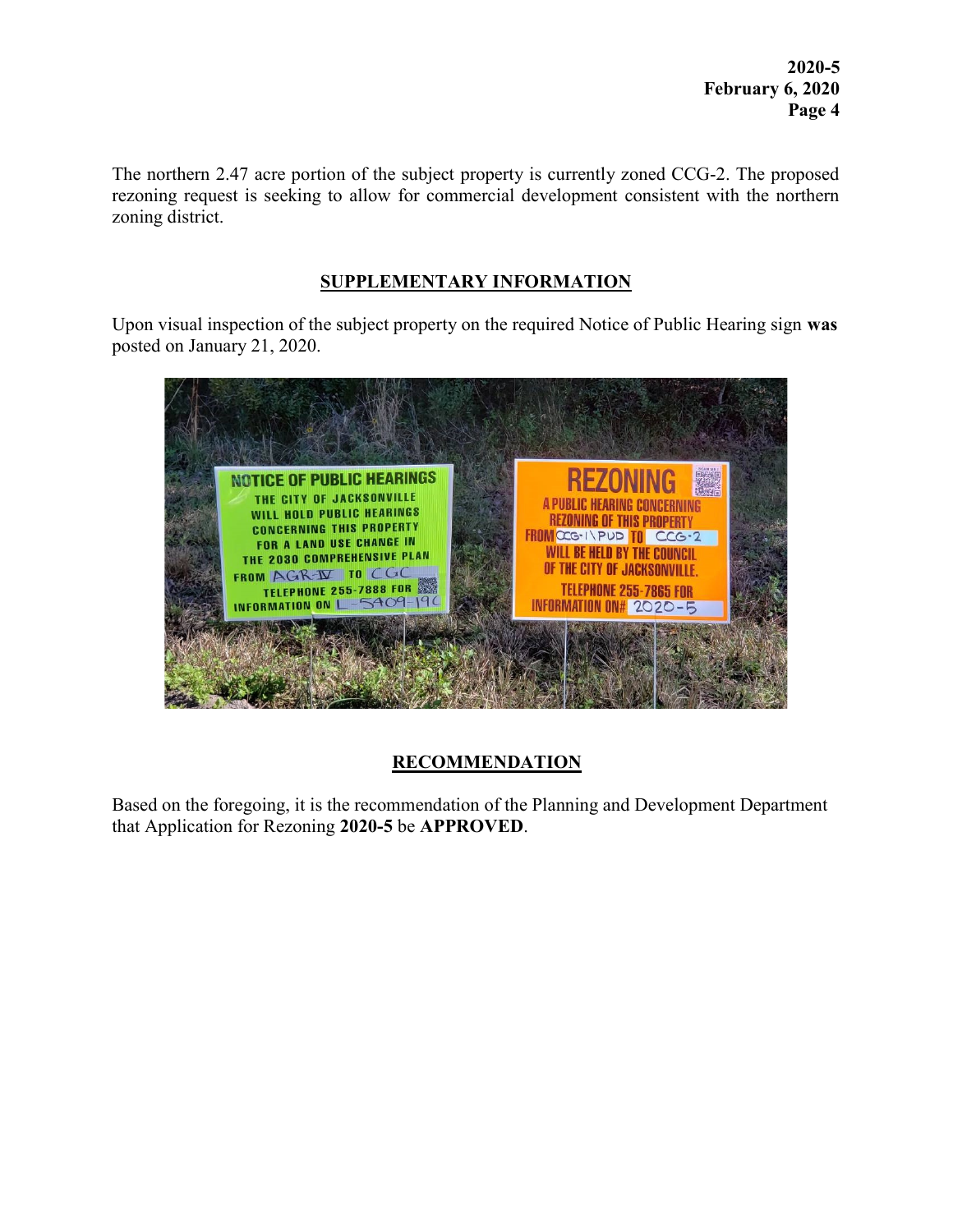2020-5 February 6, 2020 Page 5



Aerial view of subject property